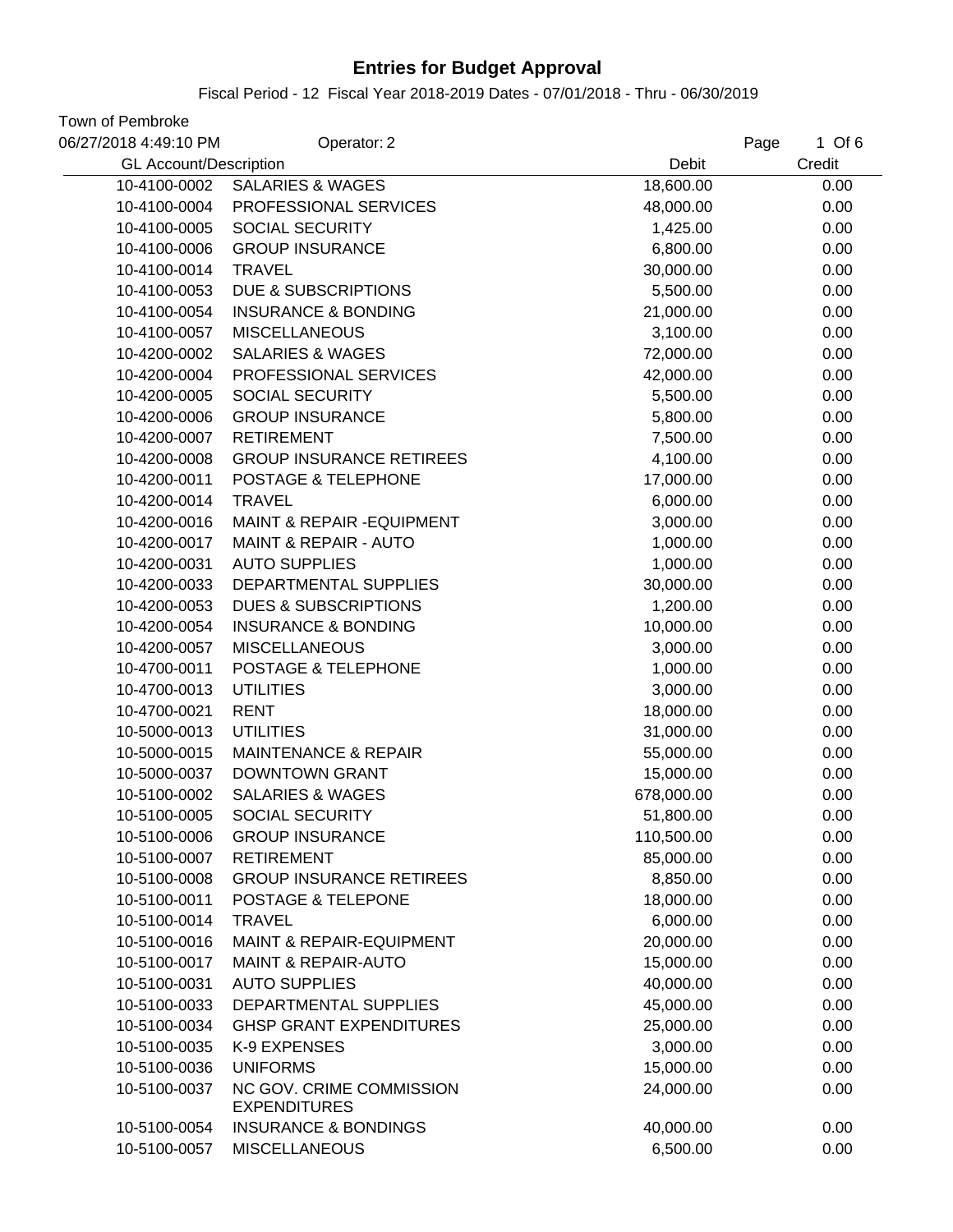#### Fiscal Period - 12 Fiscal Year 2018-2019 Dates - 07/01/2018 - Thru - 06/30/2019

| 06/27/2018 4:49:10 PM         | Operator: 2                                       |            | 2 Of 6<br>Page |
|-------------------------------|---------------------------------------------------|------------|----------------|
| <b>GL Account/Description</b> |                                                   | Debit      | Credit         |
| 10-5100-0060                  | <b>COMMUNICATION EQUIPMENT</b>                    | 5,000.00   | 0.00           |
| 10-5100-0074                  | <b>CAPITAL OUTLAY</b>                             | 106,300.00 | 0.00           |
| 10-5300-0002                  | <b>SALARIES &amp; WAGES</b>                       | 22,000.00  | 0.00           |
| 10-5300-0005                  | <b>SOCIAL SECURITY</b>                            | 400.00     | 0.00           |
| 10-5300-0011                  | POSTAGE & TELEPHONE                               | 5,500.00   | 0.00           |
| 10-5300-0013                  | <b>UTILITIES</b>                                  | 9,000.00   | 0.00           |
| 10-5300-0014                  | <b>TRAVEL</b>                                     | 8,000.00   | 0.00           |
| 10-5300-0016                  | MAINT & REPAIR-EQUIPMENT                          | 5,000.00   | 0.00           |
| 10-5300-0017                  | <b>MAINT &amp; REPAIR - AUTO</b>                  | 20,000.00  | 0.00           |
| 10-5300-0031                  | <b>AUTO SUPPLIES</b>                              | 2,000.00   | 0.00           |
| 10-5300-0033                  | DEPARTMENTAL SUPPLIES                             | 56,000.00  | 0.00           |
| 10-5300-0045                  | <b>CONTRACTURAL SERVICE</b>                       | 500.00     | 0.00           |
| 10-5300-0053                  | <b>DUES &amp; SUBSCRIPTIONS</b>                   | 3,000.00   | 0.00           |
| 10-5300-0054                  | <b>INSURANCE &amp; BONDING</b>                    | 9,100.00   | 0.00           |
| 10-5300-0057                  | <b>MISCELLANEOUS</b>                              | 1,000.00   | 0.00           |
| 10-5300-0074                  | <b>CAPITAL OUTLAY</b>                             | 26,000.00  | 0.00           |
| 10-5600-0013                  | <b>UTILITIES</b>                                  | 55,000.00  | 0.00           |
| 10-5600-0016                  | MAINT & REPAIR - EQUIPMENT                        | 1,500.00   | 0.00           |
| 10-5600-0017                  | <b>MAINT &amp; REPAIR - AUTO</b>                  | 1,500.00   | 0.00           |
| 10-5600-0031                  | <b>AUTO SUPPLIES</b>                              | 15,000.00  | 0.00           |
| 10-5600-0033                  | MAINT STREET/DEPT SUPPLIES                        | 25,000.00  | 0.00           |
| 10-5600-0034                  | <b>CODE ENFORCEMENT</b>                           | 10,000.00  | 0.00           |
| 10-5600-0054                  | <b>INSURANCE &amp; BONDING</b>                    | 9,000.00   | 0.00           |
| 10-5600-0057                  | <b>MISCELLANEOUS</b>                              | 1,000.00   | 0.00           |
| 10-5600-0074                  | <b>CAPITAL OUTLAY</b>                             | 10,700.00  | 0.00           |
| 10-5700-0045                  | <b>CONTRACTURAL SERVICE</b>                       | 90,000.00  | 0.00           |
| 10-5700-0054                  | <b>INSURANCE &amp; BONDING</b>                    | 8,700.00   | 0.00           |
| 10-5800-0045                  | <b>CONTRACTURAL SERVICE</b>                       | 415,000.00 | 0.00           |
| 10-5800-0057                  | <b>LANDFILL FEES</b>                              | 85,000.00  | 0.00           |
| 10-6600-0020                  | POLICE DEPT - VEHICLE                             | 7,190.00   | 0.00           |
| 10-6600-0021                  | POLICE DEPT - FIRE TRUCK                          | 36,300.00  | 0.00           |
| 10-6600-0022                  | <b>ADMIN - TOWN HALL</b>                          | 54,893.00  | 0.00           |
| 10-6600-0066                  | <b>LIBRARY ADDITION</b>                           | 14,904.00  | 0.00           |
| 10-6600-0074                  | <b>BB&amp;T- RECREATION COMPLEX</b>               | 167,952.00 | 0.00           |
| 10-6900-0031                  | <b>RESCUE SQUAD - GAS</b>                         | 17,000.00  | 0.00           |
| 10-6900-0032                  | <b>LRDA-LUMBEE HOMECOMING</b>                     | 7,500.00   | 0.00           |
| 10-6900-0033                  | PALMER DRUG DONATION                              | 1,000.00   | 0.00           |
| 10-6900-0034                  | UNCP-ATHLETICS                                    | 4,700.00   | 0.00           |
| 10-6900-0035                  | PEMBROKE DAY                                      | 4,500.00   | 0.00           |
| 10-6900-0036                  | PEMBROKE HOUSING<br><b>AUTHORITY</b>              | 3,000.00   | 0.00           |
| 10-6900-0054                  | CONTRIBUTIONS/DONATIONS                           | 6,500.00   | 0.00           |
| 10-6900-0066                  | <b>CONTRIBUTIONS TO ROB/CTY</b><br><b>LIBRARY</b> | 21,000.00  | 0.00           |
| 10-6910-0002                  | <b>SALARIES &amp; WAGES</b>                       | 115,100.00 | 0.00           |
| 10-6910-0005                  | <b>SOCIAL SECURITY</b>                            | 8,800.00   | 0.00           |
| 10-6910-0006                  | <b>GROUP INSURANCE</b>                            | 24,700.00  | 0.00           |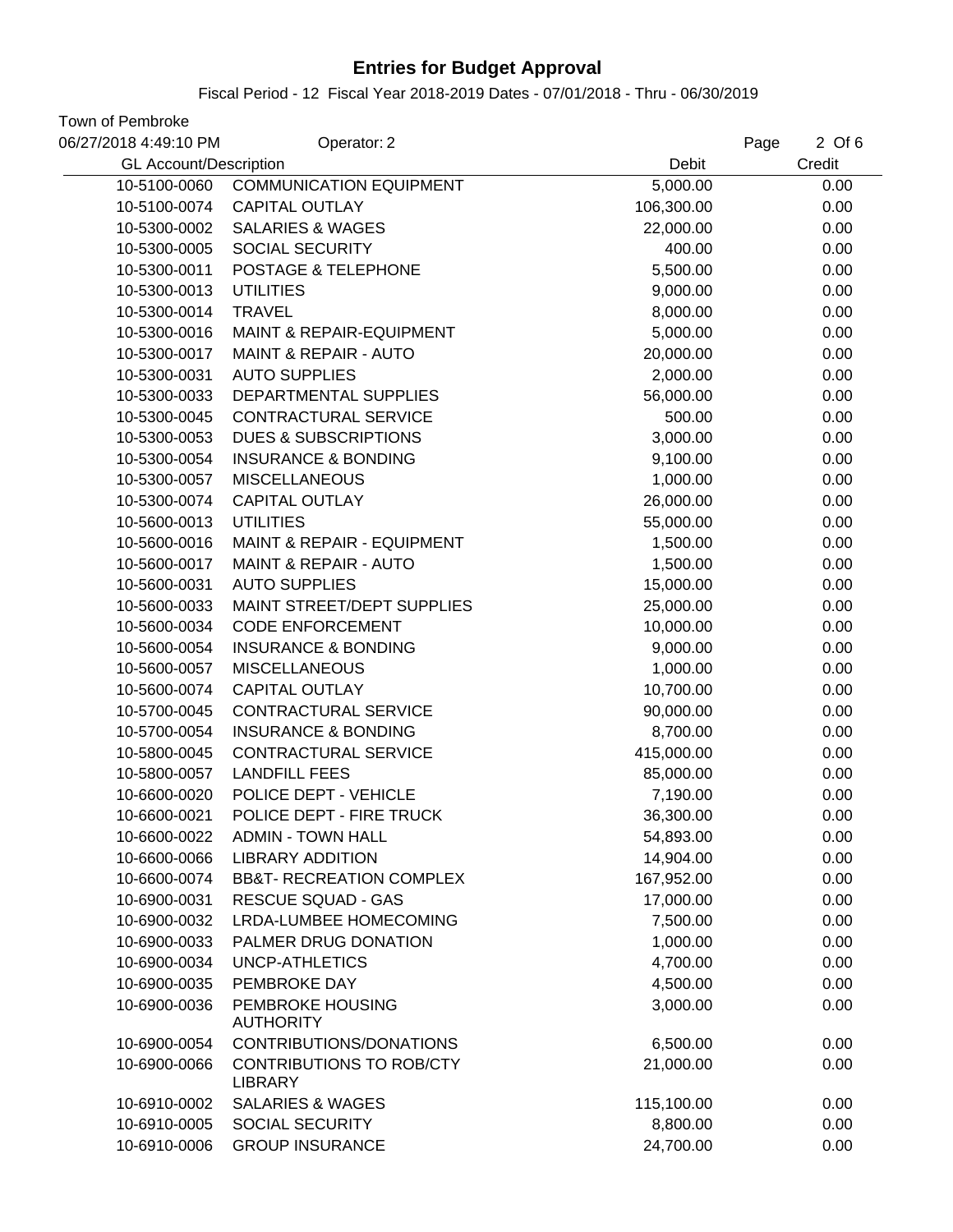Fiscal Period - 12 Fiscal Year 2018-2019 Dates - 07/01/2018 - Thru - 06/30/2019

| 06/27/2018 4:49:10 PM         | Operator: 2                                 |              | 3 Of 6<br>Page |
|-------------------------------|---------------------------------------------|--------------|----------------|
| <b>GL Account/Description</b> |                                             | Debit        | Credit         |
| 10-6910-0007                  | <b>RETIREMENT</b>                           | 8,200.00     | 0.00           |
| 10-6910-0011                  | POSTAGE & TELEPHONE                         | 5,500.00     | 0.00           |
| 10-6910-0013                  | <b>UTILITIES</b>                            | 19,000.00    | 0.00           |
| 10-6910-0014                  | <b>TRAVEL</b>                               | 2,500.00     | 0.00           |
| 10-6910-0016                  | <b>MAINTENANCE &amp; REPAIR</b>             | 25,000.00    | 0.00           |
| 10-6910-0031                  | <b>AUTO SUPPLIES</b>                        | 500.00       | 0.00           |
| 10-6910-0033                  | DEPARTMENTAL SUPPLIES                       | 60,000.00    | 0.00           |
| 10-6910-0035                  | <b>LAUNDRY</b>                              | 2,000.00     | 0.00           |
| 10-6910-0036                  | PARK SIGNAGE EXPENSES                       | 5,000.00     | 0.00           |
| 10-6910-0045                  | CONTRACTURAL SERVICE                        | 20,000.00    | 0.00           |
| 10-6910-0053                  | <b>DUES &amp; SUBSCRIPTIONS</b>             | 400.00       | 0.00           |
| 10-6910-0054                  | <b>INSURANCE &amp; BONDING</b>              | 11,000.00    | 0.00           |
| 10-6910-0057                  | <b>MISCELLANEOUS</b>                        | 3,000.00     | 0.00           |
| 10-6910-0058                  | <b>TOWN OF PEMBROKE</b>                     | 20,000.00    | 0.00           |
|                               | <b>COMMUNITY EVENTS</b>                     |              |                |
| 10-6910-0074                  | <b>CAPITAL OUTLAY</b>                       | 30,000.00    | 0.00           |
| 10-9990-0099                  | <b>CONTINGENCY</b>                          | 30,896.00    | 0.00           |
| Totals for                    | E                                           | 3,402,410.00 | 0.00           |
| 10-3010-0002                  | PAYMENT IN LIEU OF TAX                      | 0.00         | 26,000.00      |
| 10-3010-2009                  | AD VALOREM TAX YEAR 2009                    | 0.00         | 100.00         |
| 10-3010-2010                  | AD VALOREM TAX YEAR 2010                    | 0.00         | 200.00         |
| 10-3010-2011                  | AD VALOREM TAX YEAR 2011                    | 0.00         | 1,000.00       |
| 10-3010-2012                  | AD VALOREM TAX YEAR 2012                    | 0.00         | 1,000.00       |
| 10-3010-2013                  | AD VALOREM TAX YEAR 2013                    | 0.00         | 1,000.00       |
| 10-3010-2014                  | AD VALOREM TAX YEAR 2014                    | 0.00         | 2,000.00       |
| 10-3010-2015                  | AD VALOREM TAX YEAR 2015                    | 0.00         | 10,000.00      |
| 10-3010-2016                  | AD VALOREM TAX YEAR 2016                    | 0.00         | 20,000.00      |
| 10-3010-2017                  | AD VALOREM TAX YEAR 2017                    | 0.00         | 40,000.00      |
| 10-3010-2018                  | <b>CURRENT TAX YEAR</b>                     | 0.00         | 1,035,000.00   |
| 10-3020-0000                  | <b>OVER &amp; SHORT</b>                     | 0.00         | 10.00          |
| 10-3020-2018                  | 2018 VEHICLE TAX PROCEEDS                   | 0.00         | 70,000.00      |
| 10-3110-0000                  | <b>TAX DISCOUNT</b>                         | 5,000.00     | 0.00           |
| 10-3170-0000                  | <b>TAX PENALTY</b>                          | 0.00         | 14,000.00      |
| 10-3250-0000                  | <b>BUSINESS LICENSE</b>                     | 0.00         | 11,000.00      |
| 10-3350-0000                  | <b>MISCELLANEOUS</b>                        | 0.00         | 15,000.00      |
| 10-3350-0003                  | US CELLULAR LEASE                           | 0.00         | 14,000.00      |
| 10-3350-0004                  | <b>AT&amp;T LEASE</b>                       | 0.00         | 17,000.00      |
| 10-3350-0005                  | <b>T-MOBLIE/AMERICAN TOWERS</b>             | 0.00         | 30,400.00      |
| 10-3350-0006                  | <b>VERIZON WIRELESS LEASE</b>               | 0.00         | 33,400.00      |
| 10-3350-0007                  | PEMBROKE ABC REVENUE                        | 0.00         | 30,000.00      |
| 10-3350-0009                  | <b>GOLF CART PERMITS</b>                    | 0.00         | 24,000.00      |
| 10-3350-0299                  | <b>TRANSFER FROM FUND</b><br><b>BALANCE</b> | 0.00         | 155,000.00     |
| 10-3350-0510                  | POLICE DONATIONS                            | 0.00         | 1,000.00       |
| 10-3350-0540                  | PARK SPONSORSHIP                            | 0.00         | 5,000.00       |
| 10-3350-0691                  | PARK REVENUE & FEES                         | 0.00         | 70,000.00      |
| 10-3370-0000                  | UTILITY FRANCHISE TAX                       | 0.00         | 265,000.00     |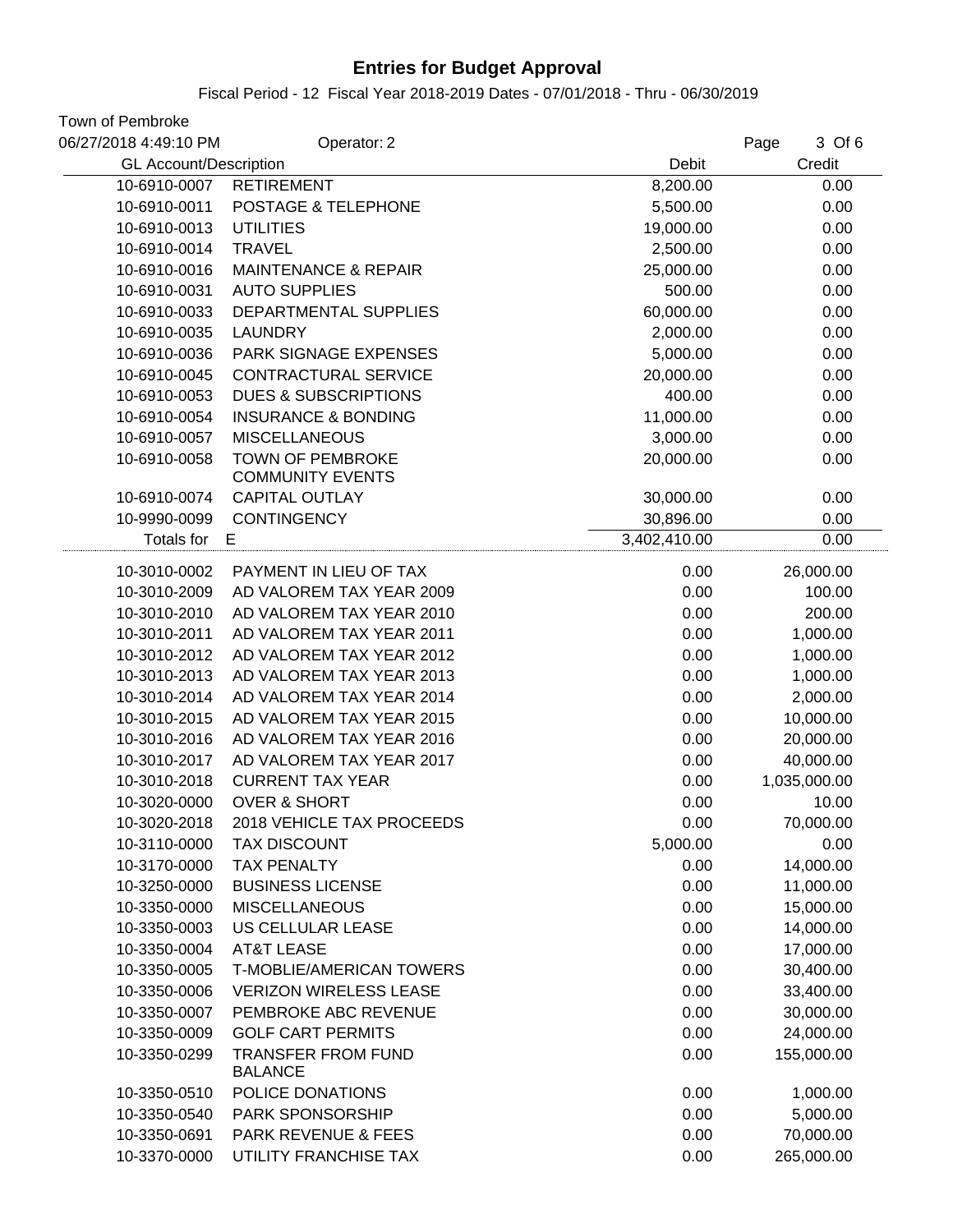Fiscal Period - 12 Fiscal Year 2018-2019 Dates - 07/01/2018 - Thru - 06/30/2019

| Town of Pembroke              |                                                 |              |                |
|-------------------------------|-------------------------------------------------|--------------|----------------|
| 06/27/2018 4:49:10 PM         | Operator: 2                                     |              | 4 Of 6<br>Page |
| <b>GL Account/Description</b> |                                                 | Debit        | Credit         |
| 10-3410-0000                  | <b>BEER &amp; WINE</b>                          | 0.00         | 14,000.00      |
| 10-3430-0000                  | <b>POWELL BILL</b>                              | 0.00         | 90,000.00      |
| 10-3450-0000                  | <b>LOCAL SALES TAX</b>                          | 0.00         | 745,000.00     |
| 10-3450-0001                  | FIRE PROTECTION SERVICES                        | 0.00         | 19,000.00      |
| 10-3490-0003                  | <b>PSRC-RESOURCE OFFICER</b>                    | 0.00         | 42,000.00      |
| 10-3490-0006                  | <b>NC GOVERNOR'S CRIME</b><br><b>COMMISSION</b> | 0.00         | 24,000.00      |
| 10-3490-0008                  | <b>NC GOVERNOR'S HIGHWAY</b><br><b>SAFETY</b>   | 0.00         | 25,000.00      |
| 10-3510-0000                  | COURT COST, OFFICER FEES                        | 0.00         | 1,000.00       |
| 10-3510-0001                  | <b>COURTHOUSE REVENUE</b>                       | 0.00         | 4,000.00       |
| 10-3590-0000                  | SANITATION FEES                                 | 0.00         | 540,000.00     |
| 10-3680-0000                  | <b>INTEREST INCOME</b>                          | 0.00         | 12,000.00      |
| 10-3980-0000                  | <b>CRUISING VIOLATIONS</b>                      | 0.00         | 200.00         |
| 10-3990-0000                  | NOISE ORDINANCE VIOLATIONS                      | 0.00         | 100.00         |
| Totals for                    | R                                               | 5,000.00     | 3,407,410.00   |
|                               | Totals for Fund: 10                             | 3,407,410.00 | 3,407,410.00   |
| 30-5500-0002                  | <b>SALARIES &amp; WAGES</b>                     | 285,300.00   | 0.00           |
| 30-5500-0004                  | PROFESSIONAL SERVICES                           | 35,000.00    | 0.00           |
| 30-5500-0005                  | <b>SOCIAL SECURITY</b>                          | 22,000.00    | 0.00           |
| 30-5500-0006                  | <b>GROUP INSURANCE</b>                          | 57,700.00    | 0.00           |
| 30-5500-0007                  | <b>RETIREMENT</b>                               | 31,000.00    | 0.00           |
| 30-5500-0008                  | <b>GROUP INSURANCE RETIREES</b>                 | 16,000.00    | 0.00           |
| 30-5500-0011                  | POSTAGE & TELEPHONE                             | 10,000.00    | 0.00           |
| 30-5500-0013                  | <b>UTILITIES</b>                                | 9,000.00     | 0.00           |
| 30-5500-0014                  | <b>TRAVEL</b>                                   | 6,000.00     | 0.00           |
| 30-5500-0016                  | MAINT & REPAIR - EQUIPMENT                      | 18,000.00    | 0.00           |
| 30-5500-0017                  | <b>MAINT &amp; REPAIR - AUTO</b>                | 15,000.00    | 0.00           |
| 30-5500-0031                  | <b>AUTO SUPPLIES</b>                            | 14,000.00    | 0.00           |
| 30-5500-0033                  | DEPARTMENT SUPPLIES                             | 40,000.00    | 0.00           |
| 30-5500-0035                  | <b>LAUNDRY</b>                                  | 3,000.00     | 0.00           |
| 30-5500-0053                  | <b>DUES &amp; SUBSCRIPTIONS</b>                 | 1,000.00     | 0.00           |
| 30-5500-0054                  | <b>INSURANCE &amp; BONDING</b>                  | 11,500.00    | 0.00           |
| 30-5500-0057                  | <b>MISCELLANEOUS</b>                            | 2,000.00     | 0.00           |
| 30-5500-0074                  | <b>CAPITAL OUTLAY</b>                           | 167,500.00   | 0.00           |
| 30-6600-0021                  | WWTP - BOND PAYMENT                             | 113,300.00   | 0.00           |
| 30-6600-0022                  | WATER TREATMENT PLANT                           | 15,213.00    | 0.00           |
| 30-6600-0023                  | <b>WATER &amp; SEWER</b>                        | 10,050.00    | 0.00           |
|                               | <b>IMPROVEMENTS</b>                             |              |                |
| 30-8100-0002                  | <b>SALARIES &amp; WAGES</b>                     | 217,800.00   | 0.00           |
| 30-8100-0004                  | PROFESSIONAL SERVICES                           | 5,000.00     | 0.00           |
| 30-8100-0005                  | SOCIAL SECURITY                                 | 16,700.00    | 0.00           |
| 30-8100-0006                  | <b>GROUP INSURANCE</b>                          | 62,000.00    | 0.00           |
| 30-8100-0007                  | <b>RETIREMENT</b>                               | 23,000.00    | 0.00           |
| 30-8100-0008                  | <b>GROUP INSURANCE RETIREES</b>                 | 2,300.00     | 0.00           |
| 30-8100-0011                  | POSTAGE & TELEPHONE                             | 11,000.00    | 0.00           |
| 30-8100-0013                  | <b>UTILITIES</b>                                | 30,000.00    | 0.00           |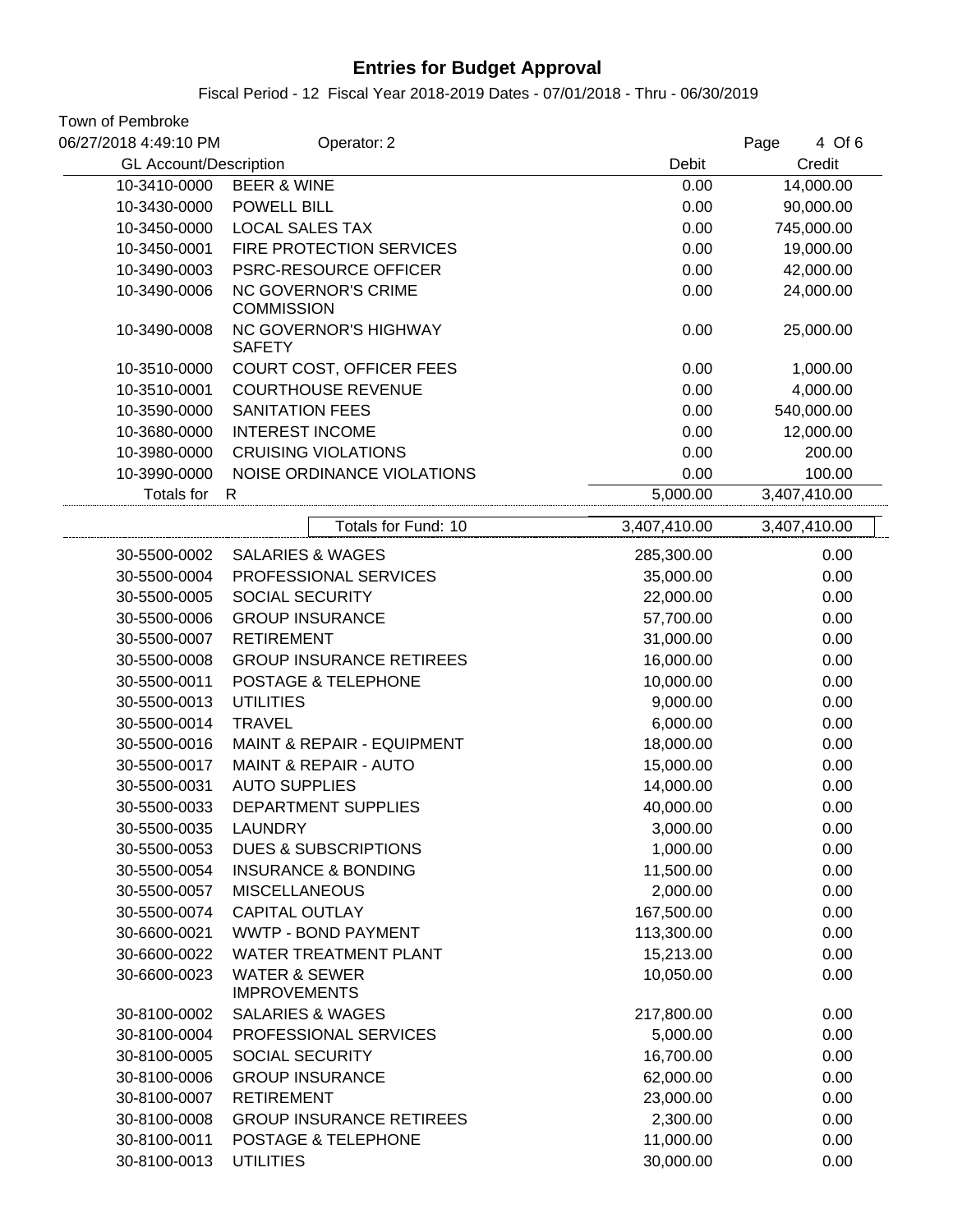Fiscal Period - 12 Fiscal Year 2018-2019 Dates - 07/01/2018 - Thru - 06/30/2019

| 06/27/2018 4:49:10 PM         | Operator: 2                           |              | 5 Of 6<br>Page |
|-------------------------------|---------------------------------------|--------------|----------------|
| <b>GL Account/Description</b> |                                       | Debit        | Credit         |
| 30-8100-0014                  | <b>TRAVEL</b>                         | 2,000.00     | 0.00           |
| 30-8100-0016                  | <b>MAINT &amp; REPAIR - EQUIPMENT</b> | 145,000.00   | 0.00           |
| 30-8100-0017                  | <b>MAINT &amp; REPAIR - AUTO</b>      | 2,000.00     | 0.00           |
| 30-8100-0031                  | <b>AUTO SUPPLIES</b>                  | 10,000.00    | 0.00           |
| 30-8100-0033                  | DEPARTMENTAL SUPPLIES                 | 75,000.00    | 0.00           |
| 30-8100-0035                  | <b>LAUNDRY</b>                        | 5,000.00     | 0.00           |
| 30-8100-0053                  | <b>DUES &amp; SUBSCRIPTIONS</b>       | 3,000.00     | 0.00           |
| 30-8100-0054                  | <b>INSURANCE &amp; BONDING</b>        | 17,000.00    | 0.00           |
| 30-8100-0057                  | <b>MISCELLANEOUS</b>                  | 500.00       | 0.00           |
| 30-8100-0074                  | <b>CAPITAL OUTLAY</b>                 | 80,000.00    | 0.00           |
| 30-8110-0002                  | <b>SALARIES &amp; WAGES</b>           | 330,700.00   | 0.00           |
| 30-8110-0004                  | PROFESSIONAL SERVICES                 | 45,000.00    | 0.00           |
| 30-8110-0005                  | <b>SOCIAL SECURITY</b>                | 25,300.00    | 0.00           |
| 30-8110-0006                  | <b>GROUP INSURANCE</b>                | 77,500.00    | 0.00           |
| 30-8110-0007                  | <b>RETIREMENT</b>                     | 33,000.00    | 0.00           |
| 30-8110-0008                  | <b>GROUP INSURANCE RETIREES</b>       | 13,200.00    | 0.00           |
| 30-8110-0011                  | POSTAGE & TELEPHONE                   | 13,000.00    | 0.00           |
| 30-8110-0013                  | <b>UTILITIES</b>                      | 105,000.00   | 0.00           |
| 30-8110-0014                  | <b>TRAVEL</b>                         | 2,000.00     | 0.00           |
| 30-8110-0016                  | MAINT & REPAIR - EQUIPMENT            | 125,000.00   | 0.00           |
| 30-8110-0017                  | <b>MAINT &amp; REPAIR - AUTO</b>      | 500.00       | 0.00           |
| 30-8110-0031                  | <b>AUTO SUPPLIES</b>                  | 200.00       | 0.00           |
| 30-8110-0033                  | DEPARTMENTAL SUPPLIES                 | 130,000.00   | 0.00           |
| 30-8110-0035                  | <b>LAUNDRY</b>                        | 2,000.00     | 0.00           |
| 30-8110-0045                  | CONTRACTUAL SERVICE                   | 10,000.00    | 0.00           |
| 30-8110-0053                  | <b>DUES &amp; SUBSCRIPTIONS</b>       | 2,100.00     | 0.00           |
| 30-8110-0054                  | <b>INSURANCE &amp; BONDING</b>        | 26,000.00    | 0.00           |
| 30-8110-0057                  | <b>MISCELLANEOUS</b>                  | 1,000.00     | 0.00           |
| 30-8110-0074                  | <b>CAPITAL OUTLAY</b>                 | 98,500.00    | 0.00           |
| 30-8110-0116                  | <b>SLUDGE REMOVAL</b>                 | 150,000.00   | 0.00           |
| 30-9990-0099                  | <b>CONTINGENCY</b>                    | 84,137.00    | 0.00           |
| Totals for                    | Е                                     | 2,864,000.00 | 0.00           |
| 30-3350-0000                  | <b>MISCELLANEOUS</b>                  | 0.00         | 100,000.00     |
| 30-3350-0299                  | <b>TRANSFER FROM FUND</b>             | 0.00         | 172,000.00     |
|                               | <b>BALANCE</b>                        |              |                |
| 30-3680-0000                  | <b>INTEREST INCOME</b>                | 0.00         | 22,000.00      |
| 30-3710-0000                  | <b>WATER/SEWER COLLECTIONS</b>        | 0.00         | 2,560,000.00   |
| 30-3730-0000                  | <b>TAPS &amp; CONNECTIONS</b>         | 0.00         | 5,000.00       |
| 30-3750-0000                  | <b>RECONNECT FEE</b>                  | 0.00         | 5,000.00       |
| <b>Totals for</b>             | R                                     | 0.00         | 2,864,000.00   |
|                               | Totals for Fund: 30                   | 2,864,000.00 | 2,864,000.00   |
|                               | <b>Totals for Fiscal Period:</b>      | 6,271,410.00 | 6,271,410.00   |
|                               |                                       |              |                |